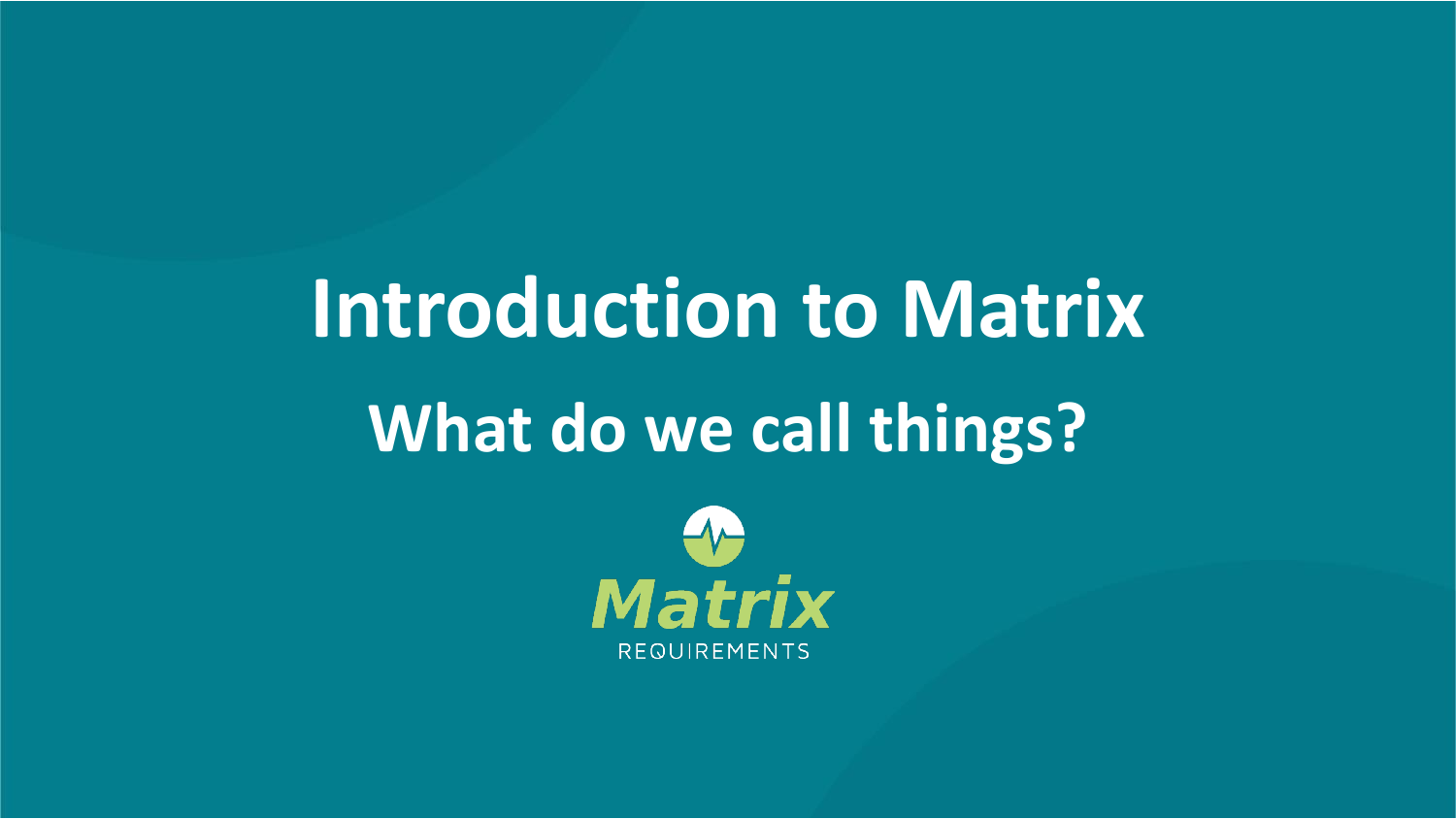# **ITEMS, FIELDS & CATEGORIES**



**Matrix** is designed to **store** pieces of structured **information** in a **database**.

- Each piece of information we call an **ITEM**
- Each item consists of several **FIELDS**
- **A CATEGORY** defines which fields exist in an item and groups them together

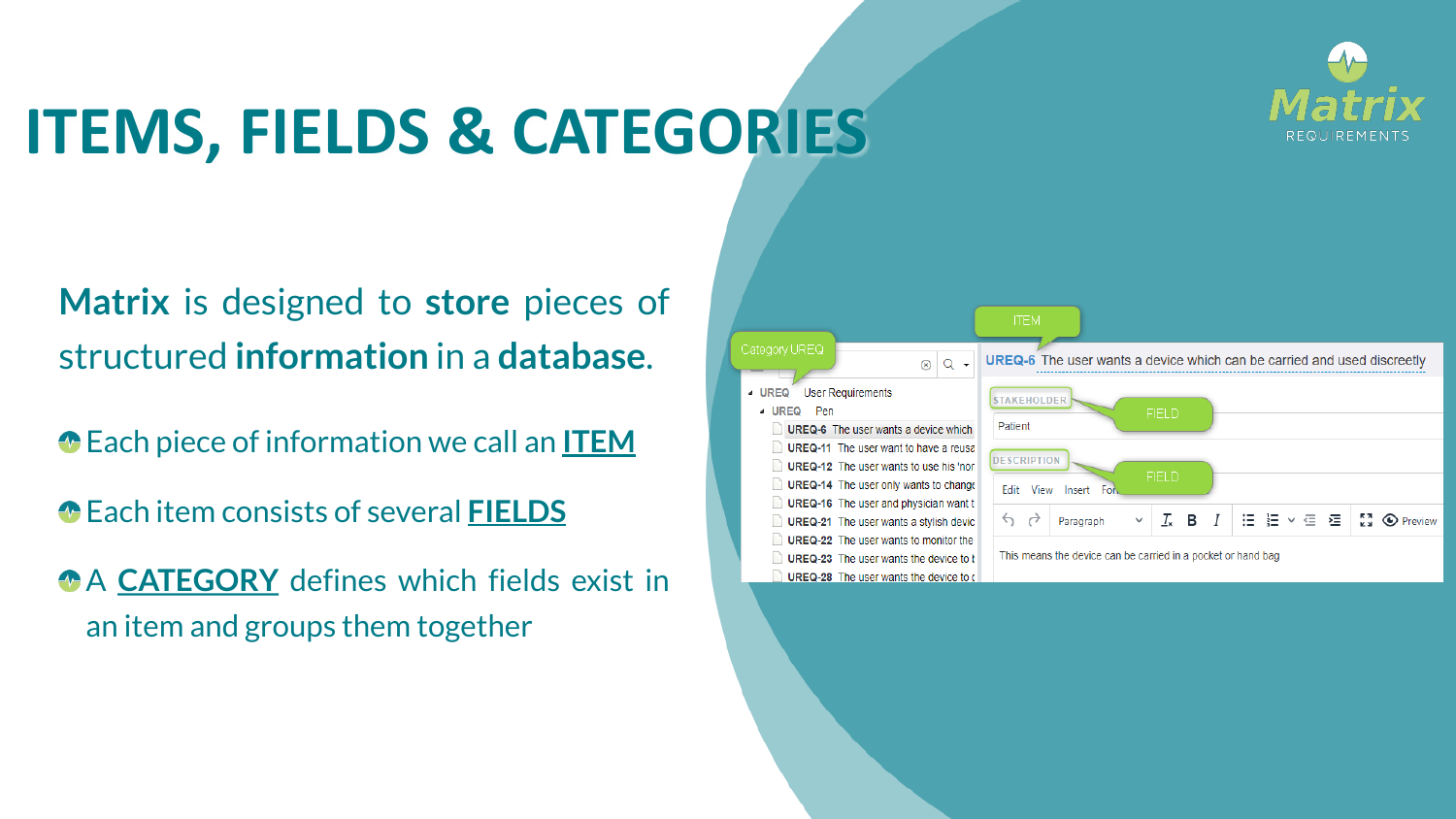## **ITEMS, FIELDS & CATEGORIES**





You might have a **category, for User Requirements**, which

- o Is defined using a **unique prefix** for all user requirements, say UREQ
- o Is structured using different **fields** to **detail** each user requirement, for example, with a drop-down menu for the stakeholder and a description

**The database will have several user** requirements for your product **UREQ-1, UREQ-2, UREQ-3, …**

**These are stored in a tree structure to** allow you to easily group and find them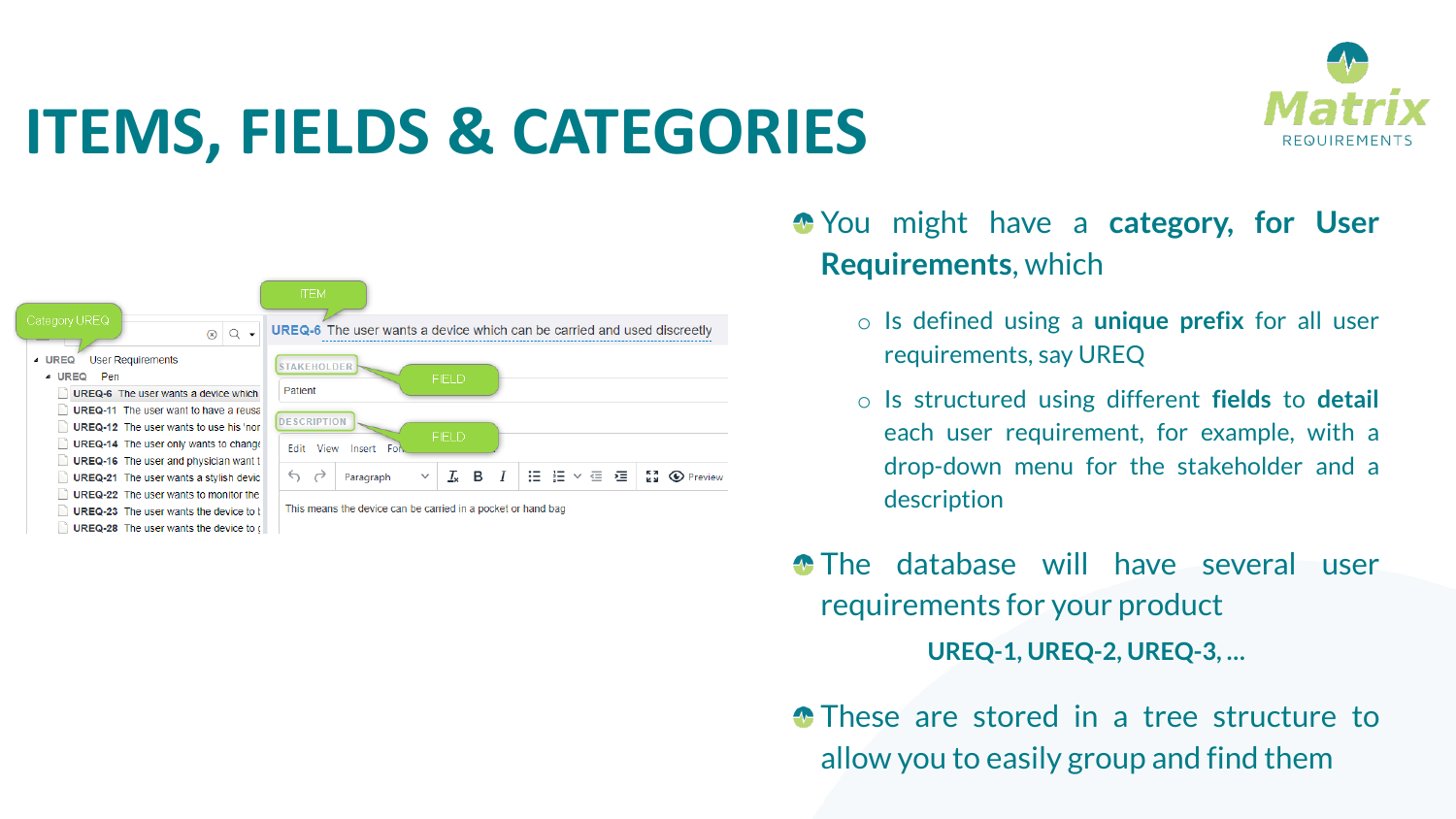### **TRACEABILITY**

- **In a typical database you have many different** categories with relationships between them
- **These are expressed as TRACEABILITY rules** There are **UP TRACES** and **DOWN TRACES**
- o The up or down designates the '**direction**' of a trace, e.g., if you have a user requirement you will need to break it down into system requirements.
- o In Matrix, you would for example **define a trace rule** that "a **UREQ** must have a trace **to SREQ". UREQ** ➔ **SREQ** is therefore a down trace.
- o Usually if there is a **down trace** there is one in other direction which is called an **up trace,** e.g., "a system requirement is derived from a user requirement" **UREQ SREQ**



. RISK-2 Amount of injected insulin is not correct • RISK-3 Insulin is (partly) not injected  $\mathbb{D} \times$ 

- **SREQ**
- Verification **D** VER
- **RISK Risks**

**VAI** 

⊿ UREQ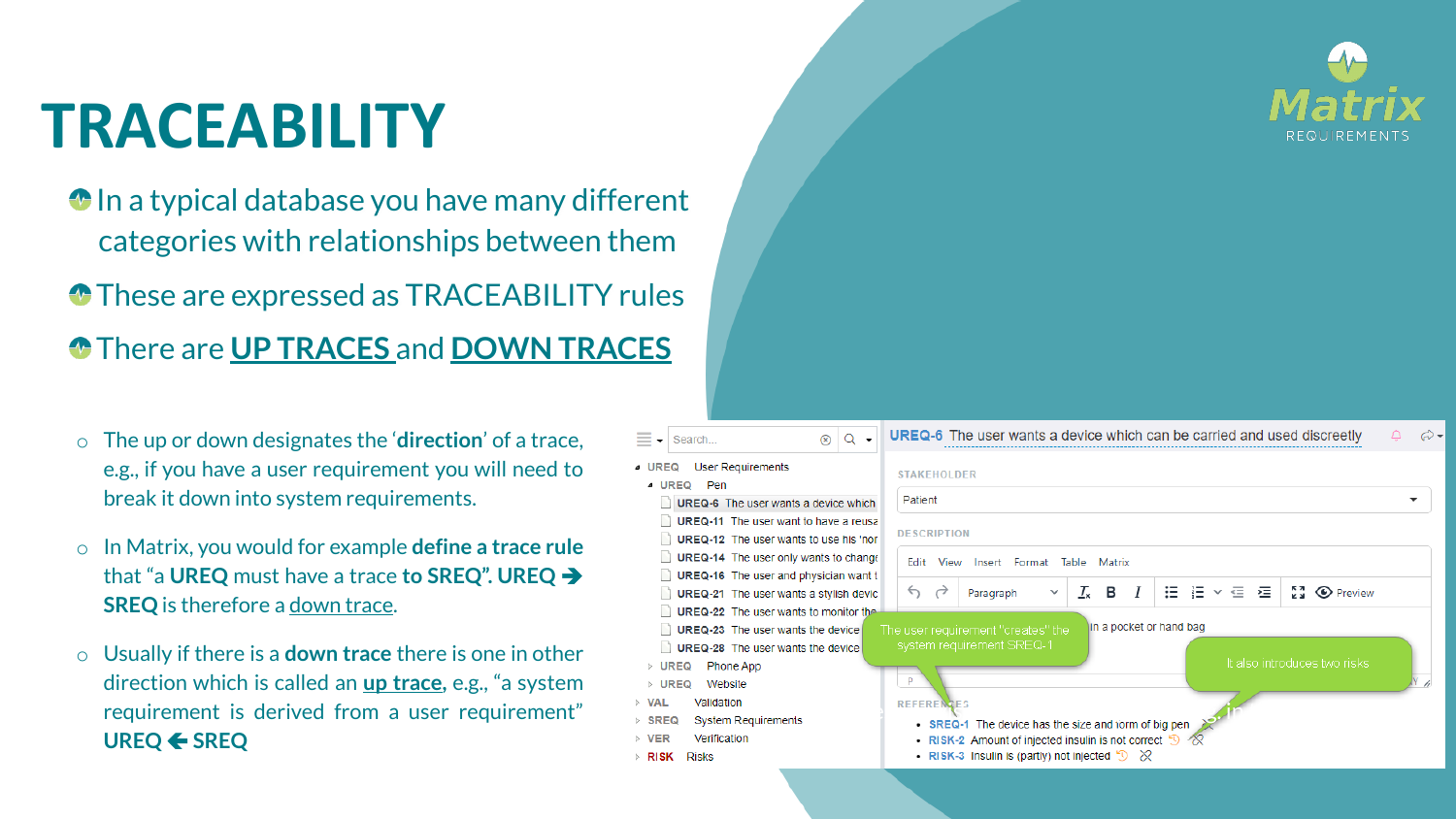### **DOCUMENTS**



- **Documents** help you to get data from the **database** into **PDFs, Word or Excel**
- They can be records, plans, reports, minutes, …
- Documents are stored in the **CATEGORY DOC**
- Each Document contains several **SECTIONs** that can be
	- o Just some text, a checkbox etc.
	- $\circ$  or the content of ITEMS in lists or tables
- To **freeze the content** of a DOC it is converted into **SIGN items** which can be **electronically signed** but otherwise won't change if the database items inside are changed